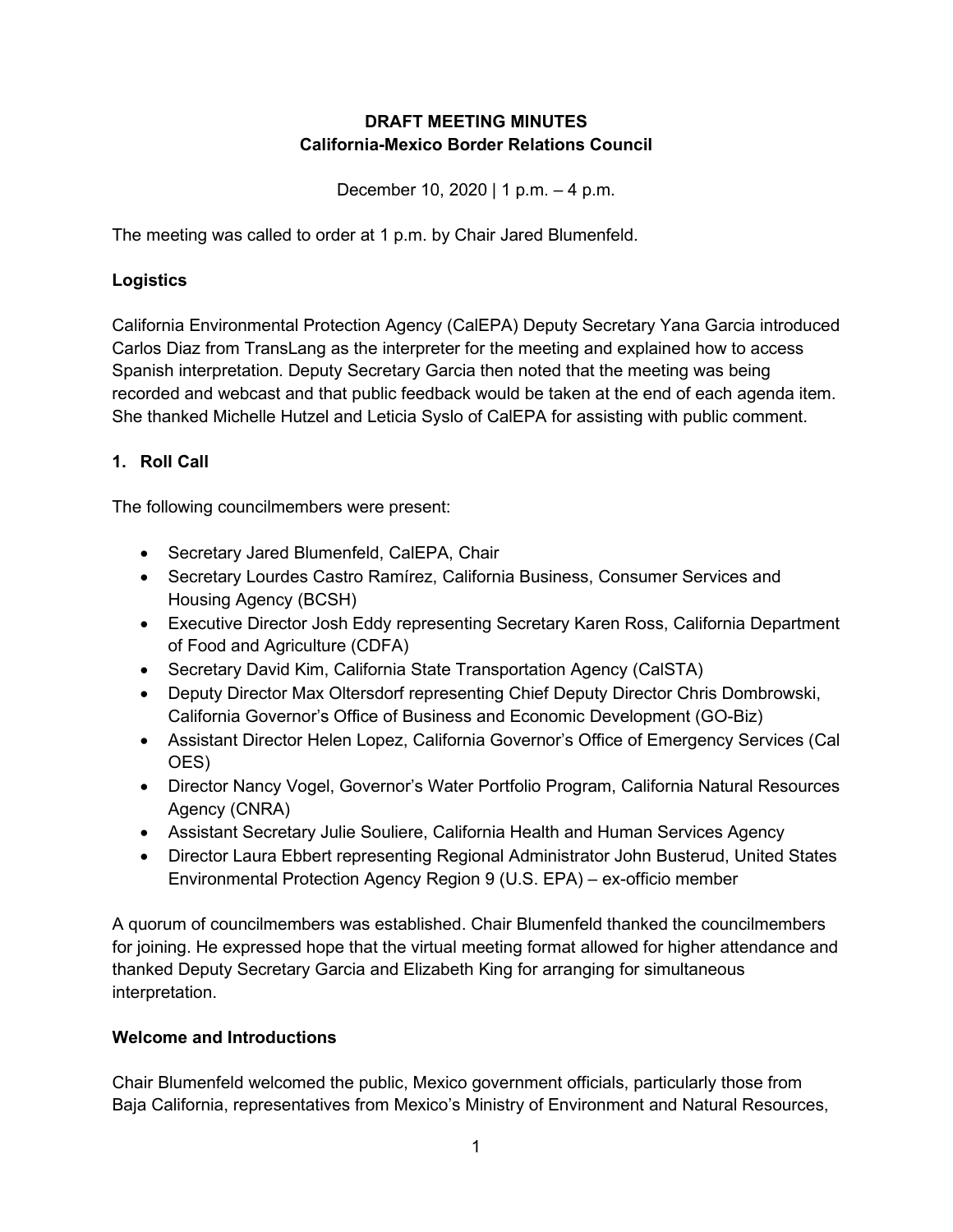Secretaría del Medio Ambiente y Recursos Naturales (SEMARNAT), and distinguished guests. Chair Blumenfeld introduced Lieutenant Governor Eleni Koulanakis of California.

## **2. Welcoming Remarks from Lieutenant Governor of California, Eleni Kounalakis**

Lieutenant Governor Eleni Koulanakis thanked Chair Blumenfeld and welcomed councilmembers, members of the public, and partners from Mexico. She explained the importance of economic and cultural ties between Mexico and California. She emphasized the strength of these ties during the COVID-19 pandemic, and thanked officials from California and Mexico on their efforts to combat the health and economic consequences of COVID-19. She highlighted the Memorandum of Understanding, which reestablished the Commission of the Californias (ComCal), explaining the practical and symbolic significance of the memorandum and sharing that ComCal had met the previous day for a productive discussion on wide-ranging issues. She stated that she was looking forward to hearing from representatives and guests from both sides of the border.

Councilmember Comments:

• Chair Blumenfeld thanked the Lieutenant Governor and provided an overview of the agenda.

## **3. Transportation in the Border Region – California State Transportation Agency**

**Informational item:** Chair Blumenfeld thanked Secretary Kim for his work and stated that this agenda item would include a summary of COVID-19 impacts on cross-border transportation and an update on the Border Master Plan.

Secretary Kim shared the following update:

- Although pedestrian and vehicle traffic volumes are much lower than in previous years, there has been a slight increase in commercial cross-border traffic in recent months. This shows that the economic relationship between California and Mexico continues to be robust.
- Last week, the California Transportation Commission approved two billion dollars worth of new transportation projects from three programs created by Senate Bill 1, the Road Repair and Accountability Act of 2017. The projects will create more than 100,000 jobs throughout the state over the next several years and facilitate international trade. A few key projects were:
	- \$42.5 million for the Otay Mesa East Port of Entry Project
	- \$22.5 million for La Media Road Improvements Project
	- \$7.5 million for Calexico East Port of Entry Bridge Widening
	- \$106 million for the San Diego Subdivision of the Los Angeles-San Diego-San Luis Obispo (LOSSAN) San Diego Intermodal Improvement Program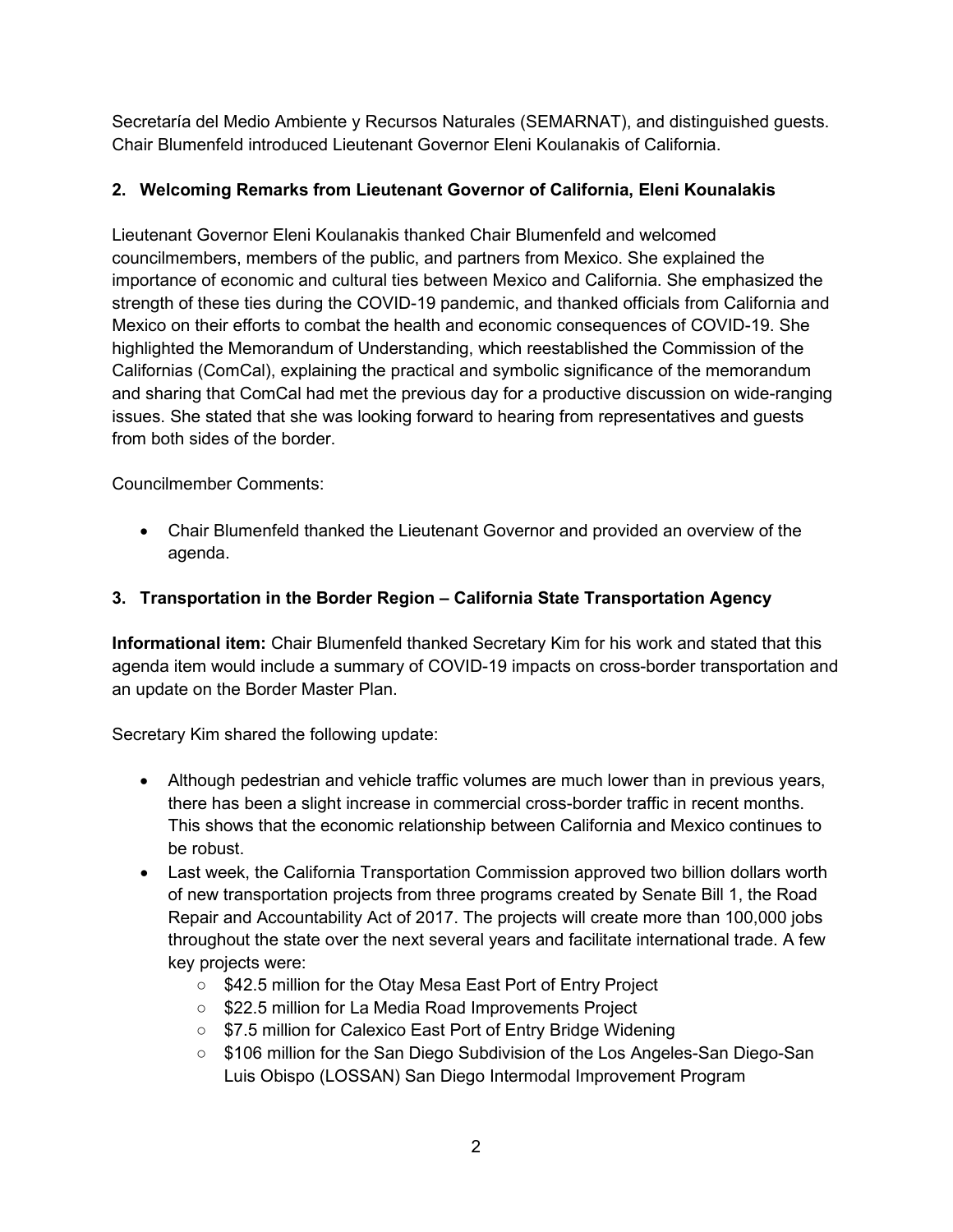- Secretary Kim met with Mexican Secretary of Communications and Transportation Jorge Arganis Díaz Leal. They discussed the Otay Mesa East Project and decided to form a standing binational border infrastructure policy working group to meet on a quarterly basis.
- CalSTA hopes to execute a shared Mexico-California vision agreement for Otay Mesa East. The agreement would set project delivery milestones, provide for the location of toll facilities in the U.S., and establish toll revenue sharing policies.
- CalSTA and the San Diego Association of Governments (SANDAG) are working to build State Route 11, which will connect to the future Otay Mesa East Port of Entry. They have acquired all the necessary right of way permits to move forward with the project. CalSTA is working with Mexico's Secretaría de Comunicaciones y Transportes (SCT) staff on the Investment Grade Traffic and Revenue Study. They are also installing intelligent transportation systems on both sides of the border.

- Chair Blumenfeld thanked Secretary Kim.
- Secretary Ross thanked Secretary Kim and emphasized the importance of improving accessibility of cross-border transportation, especially for truck traffic.

### **4. General Councilmember Updates**

**Informational item:** Councilmembers shared additional border region updates.

**CALSTA:** No additional updates shared.

**CDFA:** Secretary Ross stated that, with less cargo going back and forth between the U.S. and Mexico, exotic fruit fly infestation numbers are down. CDFA is focused on working with the Mexican citrus industry and combating livestock diseases, which have been active this year. Due to collaboration between Californian and Mexican governments, they have successfully eradicated Virulent Newcastle disease and have a new communication system around poultry health. Secretary Ross thanked the Mexican consulate for their collaboration.

**CNRA:** Director Vogel shared that, in August, the California Department of Water Resources finalized a contract with the construction firm Pewitt to construct a 3,370 acre species conservation habitat project at the south end of the Salton Sea. The state team is working with the U.S. Army Corps of Engineers to conduct federal environmental review for the Salton Sea management program's 10-year plan in order to secure federal permitting for 30,000 acres of dust suppression and habitat projects at the sea. CNRA is collaborating with the Salton Sea Authority to advance progress on the North Lake Pilot Project and the North Shore Beach and Yacht Club Harbor Rehabilitation Project. The projects use funding from Proposition 68, the Parks Environment and Water Bond (June 2018). The team is working to establish a new office in Imperial County to increase community outreach. In Fall 2020, California State Parks completed excavation of the Goat Canyon Sediment Basin and removed nearly 20,000 cubic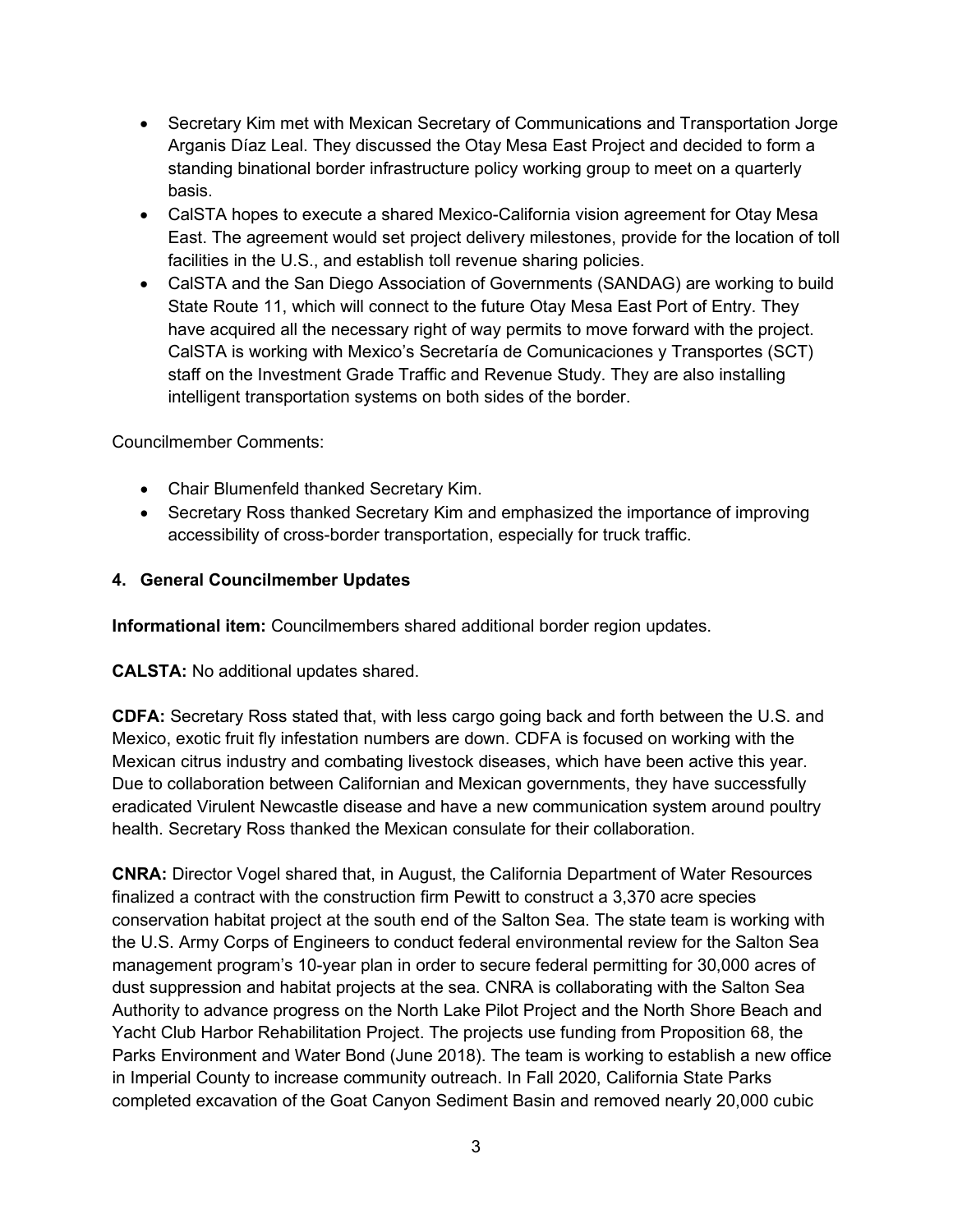yards of sediment and waste. California State Parks is responsible for the design and environmental impact report for the Nelson Swan Restoration Project, which seeks to restore the natural shape and native habitat at an abandoned quarry in the Tijuana River Valley. Through a 20-year period, the project will use one million cubic yards of sediment from the Goat Canyon Sediment Basin and other sediment management projects. The project could reduce cross border sediment flows by a third to a half.

**BCSH:** Secretary Castro Ramírez explained the responsibilities of BCSH and stated that the agency has been focused on protecting vulnerable communities during COVID-19. BCSH has provided protections and relief to households unable to pay rent and has connected landlords to financial relief. BCSH launched its Housing is Key initiative to ensure that families can stay housed during the recession. This was done under California Assembly Bill 3088, the Tenant, Homeowner and Small Landlord Relief and Stabilization Act of 2020. The agency has provided \$36 million to San Diego and Imperial counties to fund shelters and housing for homeless individuals. They have also launched the Homekey Initiative, which enables jurisdictions to buy hotels and motels to provide housing. Secretary Castro Ramírez offered to provide a list of such projects.

**CHHS:** Assistant Secretary Souliere, representing Secretary Dr. Mark Ghaly, described recent COVID-19 and intensive care unit (ICU) capacity trends. COVID-19 cases and deaths have all increased in recent months, and trends could overwhelm hospitals. Cases and deaths are disproportionately high in Latino and Pacific Islander groups. Governor Gavin Newsom announced the California Notify Exposure Notification App, and the app will launch today. The vaccine advisory committee met earlier that day to discuss vaccine phasing. Three areas of the state are under a stay-at-home order, with Sacramento being the most recently added. Assistant Secretary Souliere gave an update on COVID-19 positivity rates.

**Cal OES:** Assistant Director Lopez shared that Cal OES communicates with the Mexican Consulate and partners in Mexico, specifically those in Baja California, to share resources and information related to COVID-19. They share information and resources with community organizations supporting vulnerable populations, assessing needs on both sides of the border and providing personal protective equipment (PPE) to San Diego and Imperial counties, as well as Mexicali and Tijuana. They continue to monitor sewage flows in the Tijuana River, providing spill notifications.

**GO-Biz:** Deputy Director Oltersdorf shared that it is estimated that over 50% of goods that cross the border are inputs for manufacturing on the other side. Trade with Mexico was down in 2020, with exports down 18% and imports down 3%. GO-Biz has collaborated with Mexican counterparts to address issues such as strains on medical device supply chains, as many medical devices used in California are made in Mexico and sent to U.S. factories. GO-Biz has worked with the Mexican government to ensure access to medical supplies on both sides of the border. They are working under the ComCal agreement by meeting with Mexico government officials from Baja California Norte and Baja California Sur to discuss trade issues. They plan to work on a California pavilion for trade shows and share best practices on tourism to maintain a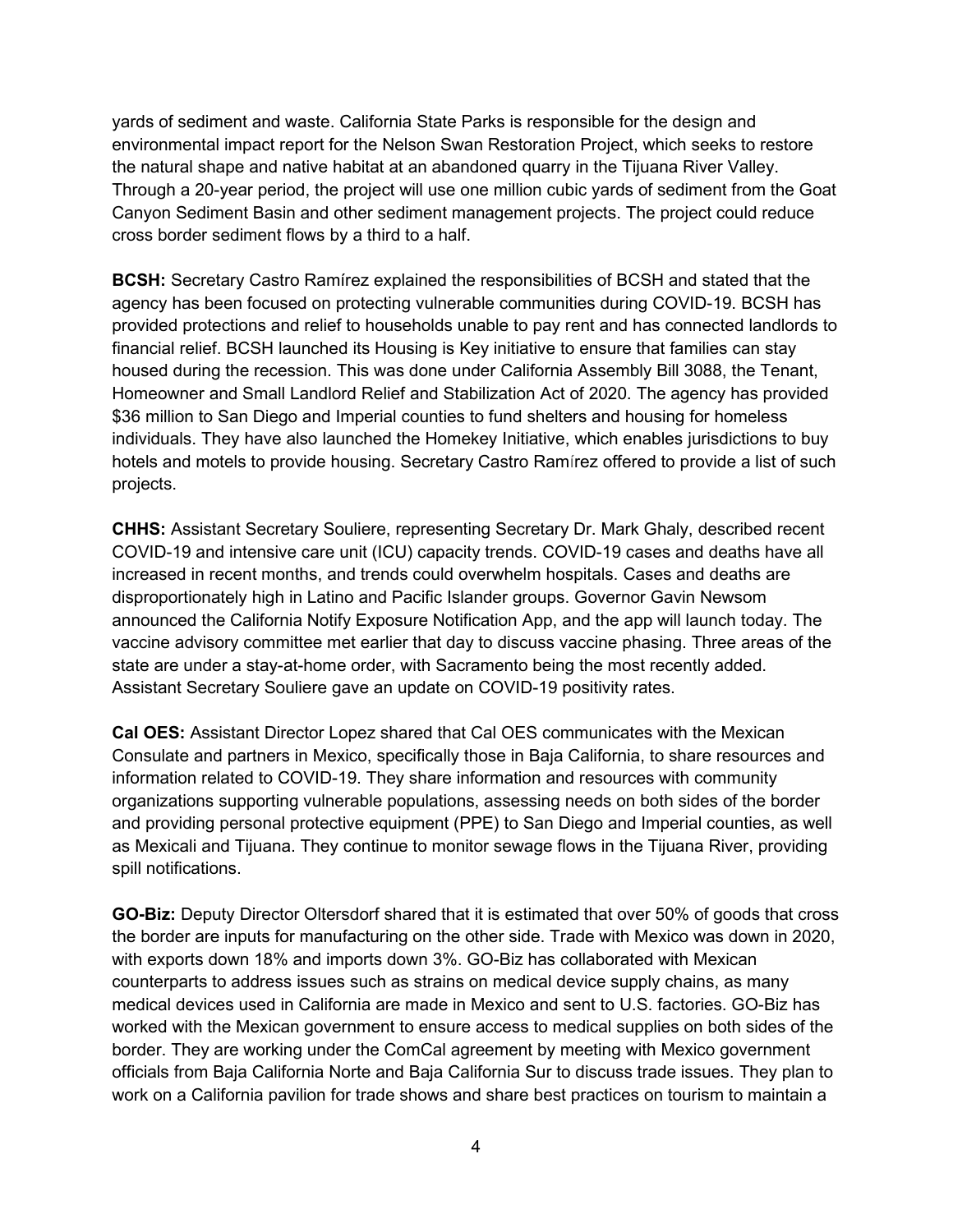strong trade relationship after the pandemic. Chair Blumenfeld thanked Deputy Director Oltersdorf and emphasized the importance of strong trade relations with Mexico.

**CalEPA:** Deputy Secretary Garcia shared that, in determining the location of pollution hotspots in California, CalEPA has found many are along the border. The California Air Resources Board (CARB) is working to monitor air pollution and determine sources. They have found that one major source is heavy diesel trucks, affirming the importance of working with partners in the border region to achieve zero-emissions goals. CARB is working with Tijuana to establish an air monitoring network. The network includes a two-year study of 50 emission sources and is similar to the system that already exists with Mexicali. This work is especially crucial during the COVID-19 pandemic because higher air pollution rates are associated with higher asthma rates on both sides of the border, making groups living in the area more susceptible to severe cases of COVID-19. CalEPA is also working with the California Department of Resources Recycling and Recovery (CalRecycle) to support waste reduction projects in Baja California. CalRecycle recently held a workshop on its five-year waste tire plan and invited partners from the border region. They discussed the waste tire pollution and its effect on the border region and binational waterways. Some ideas that came out of the workshop from Mexican partners include directing a large portion of the tire fee to address waste tires at the border, providing trainings for tire dealers and buyers, and promoting tire collection at the border. CalEPA has also been focused on addressing wastewater at the border. CalEPA is working with counterparts in San Diego and Tijuana to support projects on the Mexico side of the border and to address main channel challenges which, during wet weather conditions, cause emergencies affecting the estuaries and coastal regions. Senate Bill 1301, passed in the fall of 2020, calls upon CalEPA to create a binational watershed action plan for the Tijuana River Watershed. This presents an opportunity for CalEPA to find gaps that they can fill in existing watershed management planning processes. CalEPA is beginning construction of the New River Improvement Project in Calexico and is working to divert polluted water away from communities. Chair Blumenfeld suggested holding a virtual groundbreaking on the New River construction project.

### **Public Comment:**

Alberto, resident: Alberto asked the councilmembers if they have analyzed the possibility of destroying waste tires in California to avoid their resale in Mexico.

• Council Response: Chair Blumenfeld thanked Alberto and stated that CalEPA has considered the possibility of shredding tires and sending them to various parts of the world. CalEPA's decision on the matter depends on the price of oil, as the tires are worth more when oil prices are higher. CalEPA's goal is to understand the flow of tires and to reduce them. Deputy Secretary Garcia added that CalEPA hopes to continue receiving public input on waste tires as the situation evolves.

Dr. Astrid Caldérez: Dr. Caldérez was interested to hear about efforts to expand the purple air monitors in the Mexicali area to the Tijuana area. She was curious why the monitors have not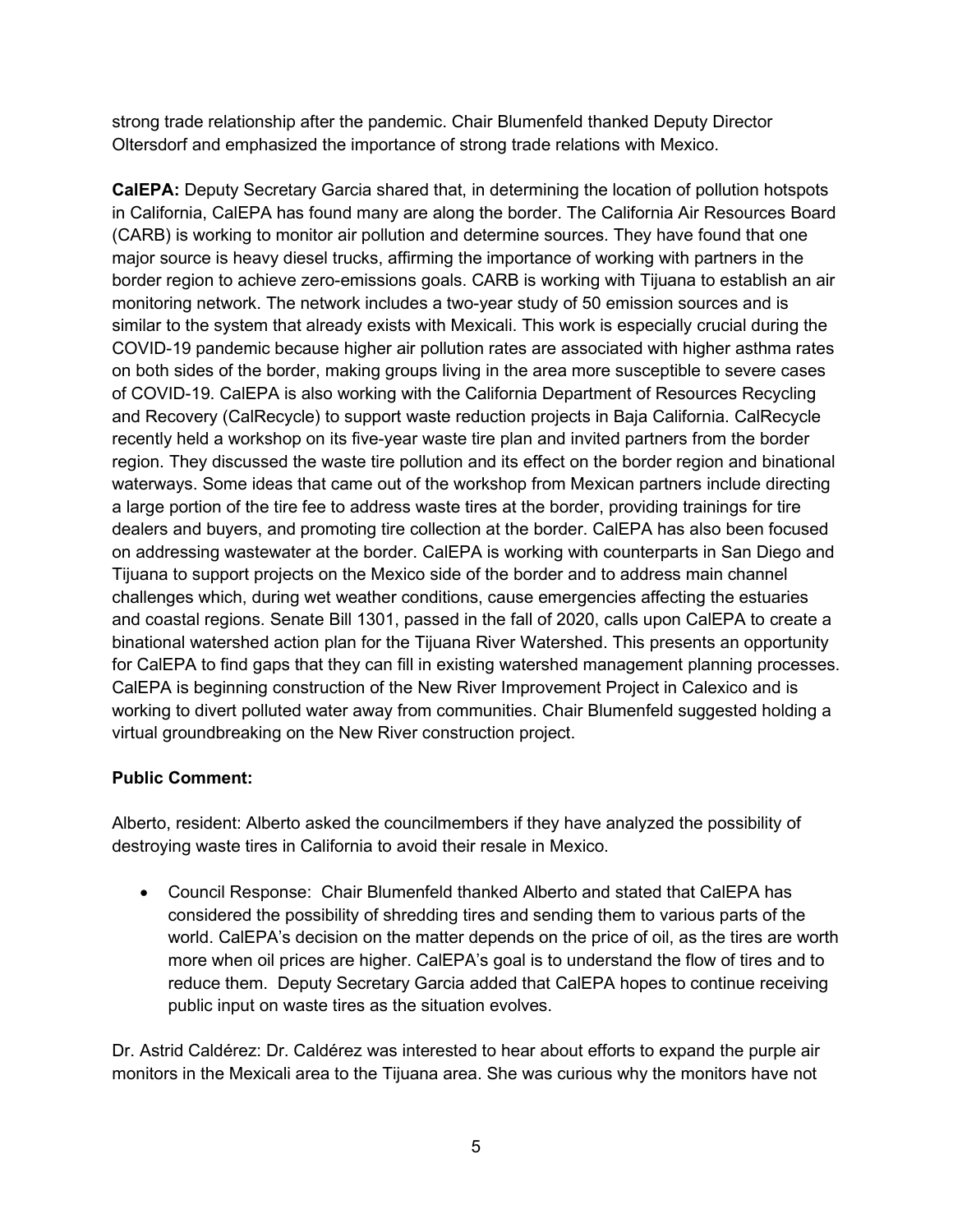been considered for use in Imperial County as well, since there are local air pollution sources that are not detected by monitors in the county.

• Council Response: Deputy Secretary Garcia clarified that CalEPA is working on expanding monitoring in San Diego and Imperial Counties through the Assembly Bill (AB) 617 Program. They are engaged with community groups to expand the process. Deputy Secretary Garcia invited Dr. Caldérez to participate in the process by providing feedback to CalEPA. Chair Blumenfeld thanked Dr. Caldérez for her question.

Luís Olmedo, Executive Director of Comite Cívico del Valle: Executive Director Olmedo seconded Deputy Secretary Garcia's response to the previous question and stated that his organization is involved in determining the placement of air pollution monitors and that they are open to public feedback on the matter. He emphasized the need for a comprehensive approach to address the tire situation, taking into consideration the economy in Mexico that depends on tire recycling.

• Council Response: Chair Blumenfeld thanked Executive Director Olmedo and suggested that he team up with CalEPA's Border Program for future work on the issue.

Gabriella Torres, Policy Coordinator for the San Diego Surfrider Foundation: Ms. Torres stated that Surfrider would like to see a cleanup effort in the Tijuana River Valley because tires are causing health problems, impeding access to open space recreation, and impacting the ocean. Surfrider used to clean up tires in the area, but staff started to fall ill doing so. Surfrider therefore believes a professional cleanup effort with state funding is necessary.

• Council Response: Chair Blumenfeld thanked Gabriella Torres and Surfrider for their work and for raising concerns around the issue of tire waste.

Fay Crevoshay, Communications and Policy Director of Wildcoast: Ms. Crevoshay acknowledged CalEPA's interest in cleaning up tires in the Tijuana River Valley and stated that Wildcoast is working on cleanup efforts. She stated that there is not yet a feasible way to shred and recycle tires, but that there is opportunity for employment in tire recycling if a market is established. She appreciates CalEPA's work on the issue.

• Council Response: Chair Blumenfeld stated that CalEPA has worked with Wildcoast on sewage issues and thanked Ms. Crevoshay for her comments. He noted the prominent public interest in tire recycling and clean up and suggested to Deputy Secretary Garcia and Elizabeth King that CalEPA coordinate speakers on the subject for their next meeting.

Carlos Cristiani from Think Mexico LLC: Mr. Cristiani followed up on a comment from Director Vogel on California State Parks and Goat Canyon. Think Mexico proposed a trash boom project with KDI and Sherwood Engineering and is working on a more robust proposal to present to the State Coastal Conservancy in January. Mr. Cristiani offered to answer questions on the project.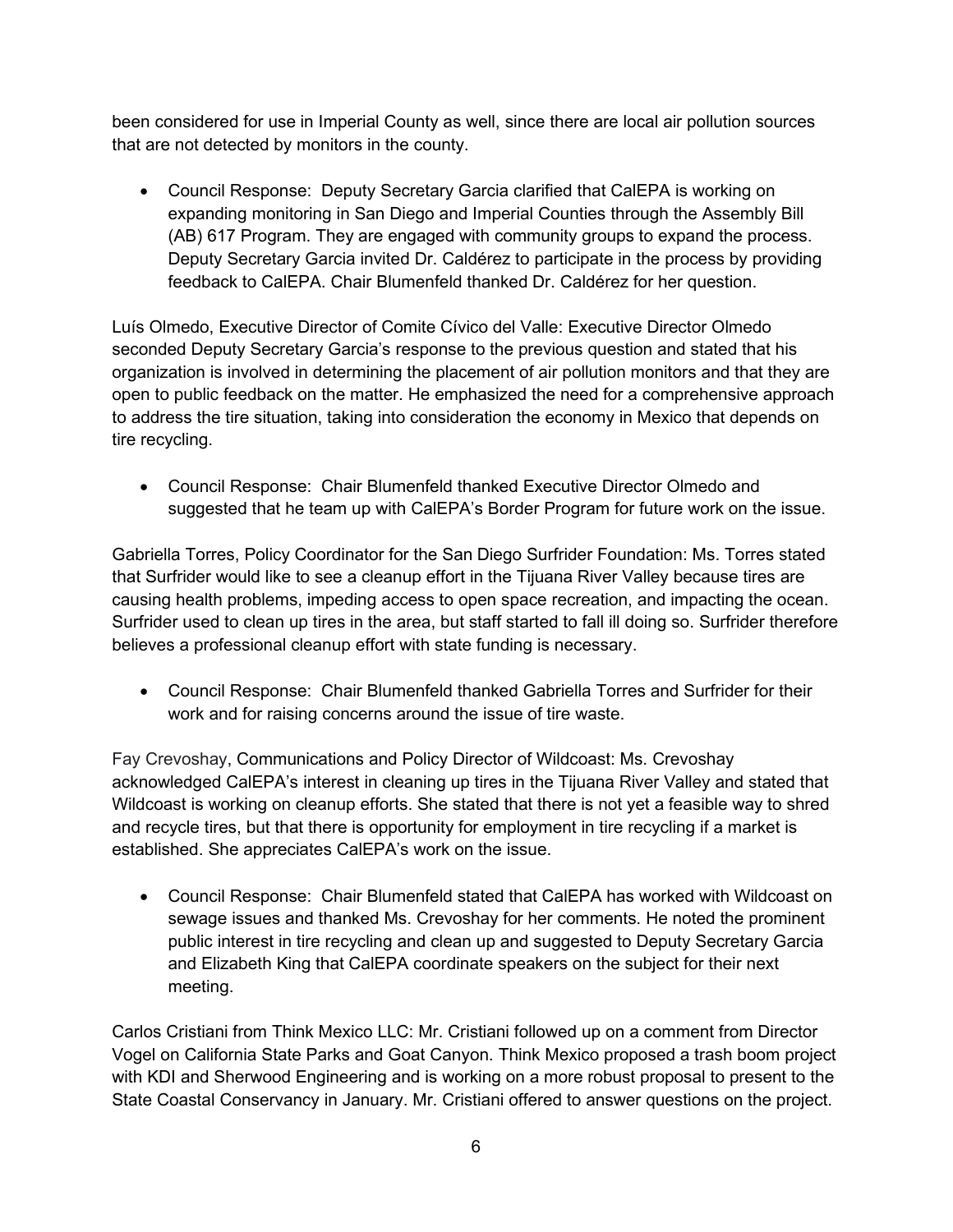• Council Response: Chair Blumenfeld thanked Carlos Cristiani and asked Director Vogel if she had a response to Mr. Cristiani's comment. Director Vogel had no comments, and she thanked Mr. Cristiani.

Dr. Paul Ganster, Director of the Institute for Regional Studies of the Californias at San Diego State University: Dr. Ganster stated that there is a comprehensive report on the CalRecycle website analyzing the flow of used tires from California into Baja California where they are used and improperly disposed of. He stated that the bottleneck in the process is freeing up funds, which are collected in California from selling new tires, for their disposal. He thinks that freeing up such funds would be helpful in resolving the waste tire issue.

• Council Response: Chair Blumenfeld thanked Mr. Ganster and asked that he put the link to the CalRecycle report in the chat if possible (https://calepa.ca.gov/wpcontent/uploads/sites/6/2019/02/TireFlowStudy.pdf).

Oswaldo Camacho, resident: Mr. Camacho explained efforts from local and state officials to improve the functionality and quality of the New River, such as building an urban park along the river bedding and constructing wetlands. He would like to see more consideration in project organization of the changes in river flow that we see as a result of climate change. He also believes that the project should be binational.

• Council Response: Chair Blumenfeld thanked Mr. Camacho and encouraged him to reach out to Deputy Secretary Garcia or Elizabeth King to get more involved in the project.

Steven Wright, Four Walls International: Mr. Wright seconded the Lieutenant Governor's remarks on best management practices. He is looking forward to binational collaborations that are possible because of Senate Bill 1301. Four Walls International recently made progress developing a monitoring framework using drones. They also co-authored an article in water resources research regarding the Border Impact Bond and potential savings to CNRA that upstream interventions present. He requested a follow up meeting with CalEPA to discuss speaking with financial experts about paid for performance contracts and inter-agency agreements.

• Council Response: Chair Blumenfeld thanked Mr. Wright for the work of Four Walls International.

### **5. Baja California Updates – Secretariats of Baja California**

**Informational item:** Updates from the State of Baja California.

### **Jose Carmelo, Deputy Secretary of Environment for Baja California Norte:**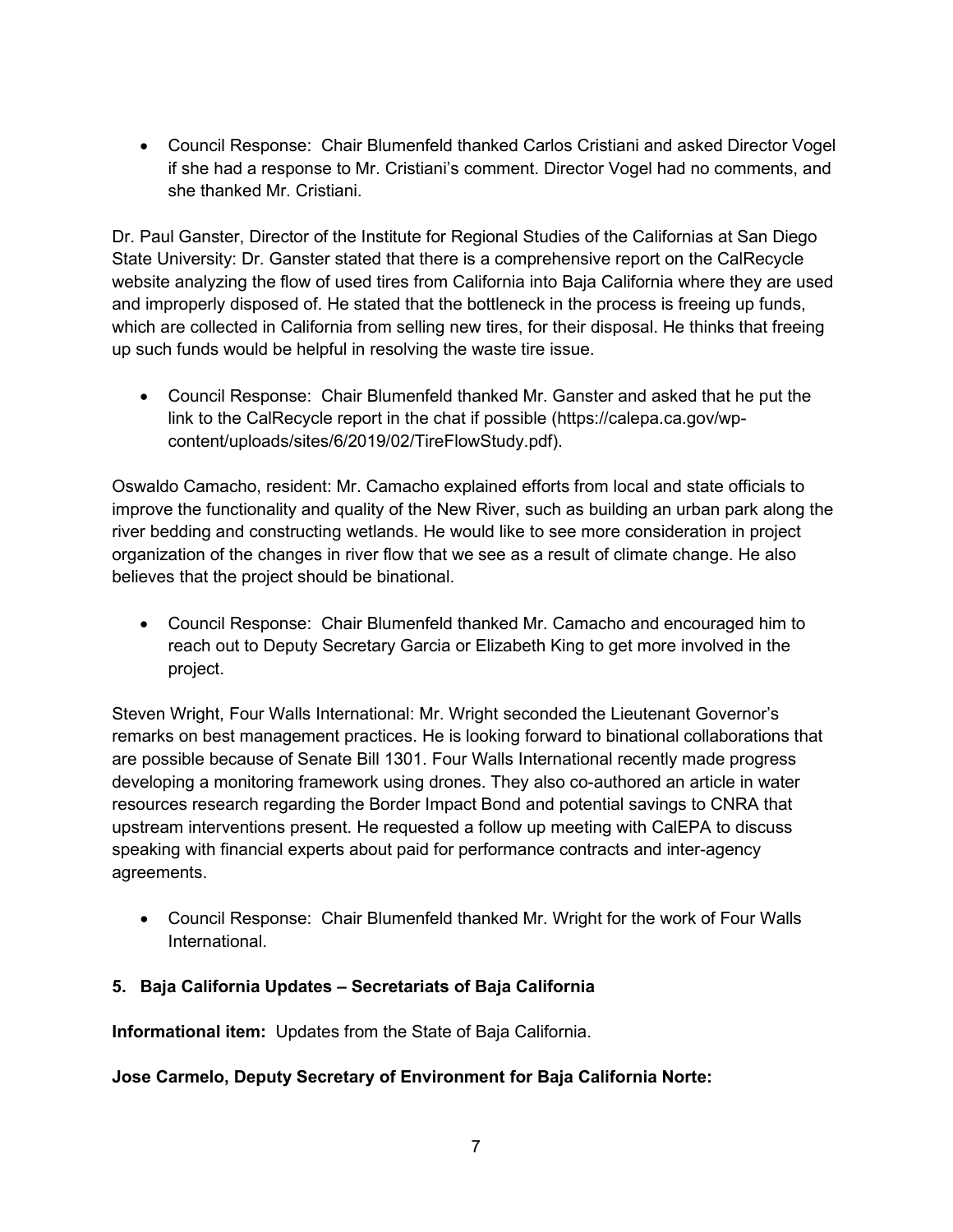- Baja California Norte continues its strong collaboration with California on environmental issues. Waste tires are one of the best examples of this collaboration.
- The Baja California government is working on a circular economy law aimed at reincorporating waste tires through repair and remanufacturing. The circular economy law will articulate what is already happening between Baja California and California.
- There is a need to understand the value of secondhand goods and to destigmatize secondhand trade. He suggested that Baja California buys tires that are no longer usable from California for use in Baja California to build infrastructure.
- The border should not be a limitation on this secondhand trade process. It could be considered consumer fraud if a consumer pays a fee to recycle a tire, and that tire is not recycled. This presents a legal grey area and serves to articulate the urgency of creating a strong system wherein California can sell waste tires to Mexico.

• Chair Blumenfeld thanked the Deputy Secretary for the comment and for his work. He encouraged those interested in waste tires to attend future meetings on the subject.

## **Saul Guzmán, Director of State Environment Management Agency for Baja California:**

• Director Guzmán had no report but thanked CalEPA for its collaboration and for providing the Environment Management Agency with resources to monitor air quality and resolve other environmental issues.

Councilmember Comments:

• Chair Blumenfeld thanked Director Guzmán for his work and the work of his agency.

## **Dr. Mellisa Mechado representing the Office of Secretary Perez-Rigo of the Baja California Health Department**

- Dr. Mechado coordinates the binational Tijuana Tecato Rosarito office focusing on infectious diseases, such as COVID-19.
- The Mexicali has the most COVID-19 infections present of any region in Baja California. Over four thousand people have died of the virus there.
- The majority of infections have not been serious, but, of those that have been serious, many result in death because patients do not seek out medical care until their symptoms are severe.
- The hospitals in Baja California are 62% occupied. The state will continue to employ preventative measures, such as social distancing. Dr. Mechado thanked the California state government for their collaboration in fighting the virus and for their communication.

Councilmember Comments*:*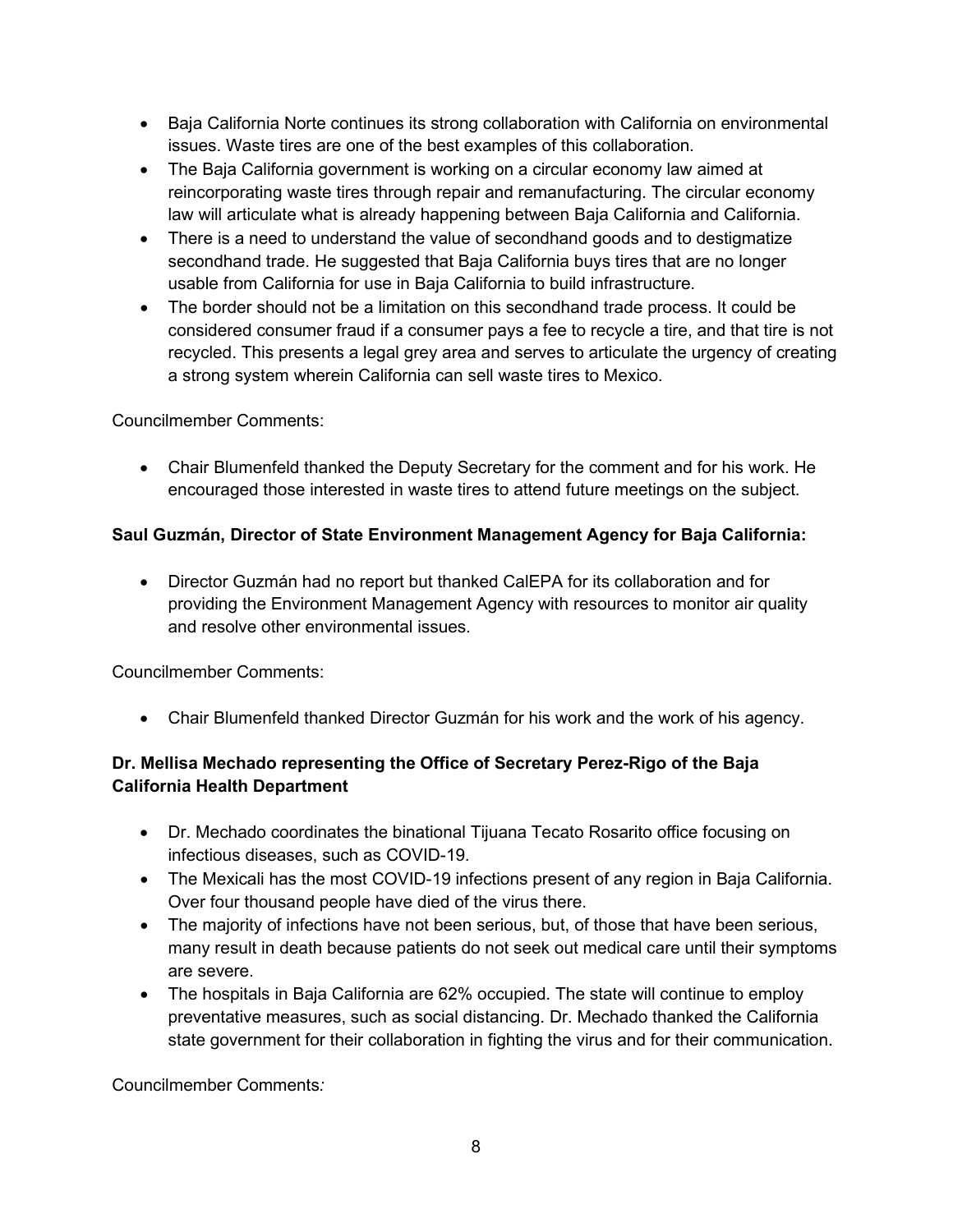• Chair Blumenfeld thanked Dr. Mechado.

### **Rigoberto Laborín, Commissioner for the Baja California Water Commission**

- The commission has spent \$16 million on restricting sediment flows to Imperial Beach. The pump station PB Cila interrupts the flow of water to Imperial Beach and diverts it to the Punta Bandera area. The new pumps are made in the U.S. and are more efficient than ones that have been used for the past 20 years.
- The commission spent \$10 million on the Colector Poniente repair. The U.S. EPA contributed much of the funding for this project, which took 400 liters of water per second away from the river. Commissioner Laborín provided an explanation of the times since September when water has flowed through the Colector Poniente and the reasons for each incident. Most were due to heavy rainfall, and one was due to a repair.

Councilmember Comments:

• Chair Blumenfeld thanked Commissioner Laborín for his work and for the work of his commission.

### **6. U.S. EPA/SEMARNAT Federal Updates**

**Informational item:** Federal updates regarding border activity shared.

### **U.S. EPA Update:**

- Laura Ebbert stated that engagement with Mexico and with indigenous tribes and communities continues to be a priority for U.S. EPA. She introduced Idalia Perez, acting manager of U.S. EPA's U.S.-Mexico Border Program.
- Idalia Perez spoke about U.S. EPA's Border Program, which was implemented with support from CalEPA and partners in Mexico. The program is an eight-year endeavor targeting air, water, waste, emergency preparedness and response, and compliance and stewardship. The program takes a bottom-up approach using regional task forces and serves as a convener in the border region to facilitate dialogue around environmental issues in the region.
- This year, through the program, U.S. EPA has held task force meetings on environmental issues on the border region and sessions with tribal partners. U.S. EPA also held a bilingual webinar on wildfires, mental health, cleaning, sanitizing and disinfecting.
- The program also includes Border 2020, a grant program organized in coordination with the North American Development Bank. Through the program, U.S. EPA has supported the development of several projects on air quality, water quality, waste management, and emergency preparedness.
- The program collaborates with U.S. EPA to ensure fulfillment of Border 2020 goals. One example of such coordination is an environmental justice small grant that raised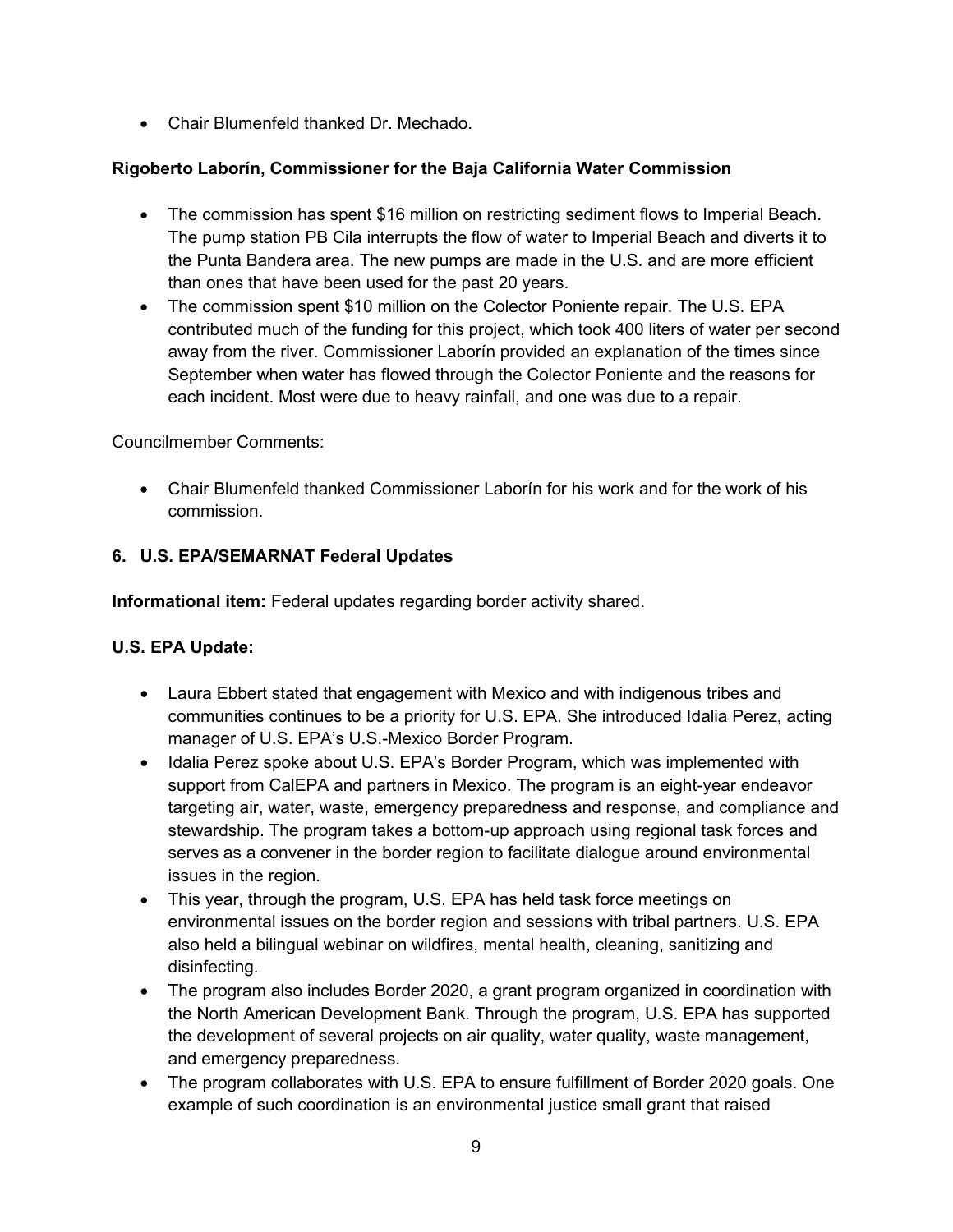awareness around air quality issues in San Diego. The grantee worked with community members and local schools to educate families on health practices. Another grantee works to educate community members on environmental justice issues and their effects on air quality.

- U.S. EPA is working in coordination with federal, local, and state agencies to implement provisions in section 821 of the USMCA. Short term, U.S. EPA has pursued temporary river diversion to the International Wastewater Treatment Plant (complementary to a sediment and trash control basin in developed by the County of San Diego in Smuggler's Gulch). Long term projects include an assessment of diversion treatment reuse and source control of sewage and sediment entering the Tijuana River.
- U.S. EPA's border program has also begun issuing more frequent newsletters.
- As for future projects, the U.S. EPA is doing a closeout of the 2019-2020 action plans for the region and hosting virtual meetings including a San Diego Tijuana equality task force meeting. Ms. Perez offered to take questions.

Councilmember Comments:

• Chair Blumenfeld thanked Ms. Ebbert and Ms. Perez for their work.

### **Updates from SEMARNAT:**

### **Chair Blumenfeld**

• CalEPA is working on a Memorandum of Understanding (MOU) with CNRA and SEMARNAT which looks at strengthening natural disaster response, sustainably managing resources, expanding recycling programs, promoting clean and renewable energy and zero-emissions transportation, and working across public and private sectors in the U.S. and Mexico.

### **Fernando Sosa, representing Professor Ivan Rico, International Coordinador**

• SEMARNAT, in collaboration with CalEPA and CNRA, has nearly finalized the negotiation process on the MOU, which includes new areas of cooperation such as clean energy sources. They are in the final stages of reviewing the document. Mr. Sosa thanked the councilmembers and offered to take questions

### **Public Comment***:*

Luís Olmedo, resident: Mr. Olmedo is concerned that communities hardest hit by natural disasters and COVID-19 may not have a say in how COVID-19 resources are distributed. He is worried about the lack of sanitation resources at the border, especially during the pandemic. He noted that progress has been made but that resource distribution is still inefficient. He emphasized the importance of using a bottom-up approach to inform the MOU, allowing communities affected to have a seat at the table.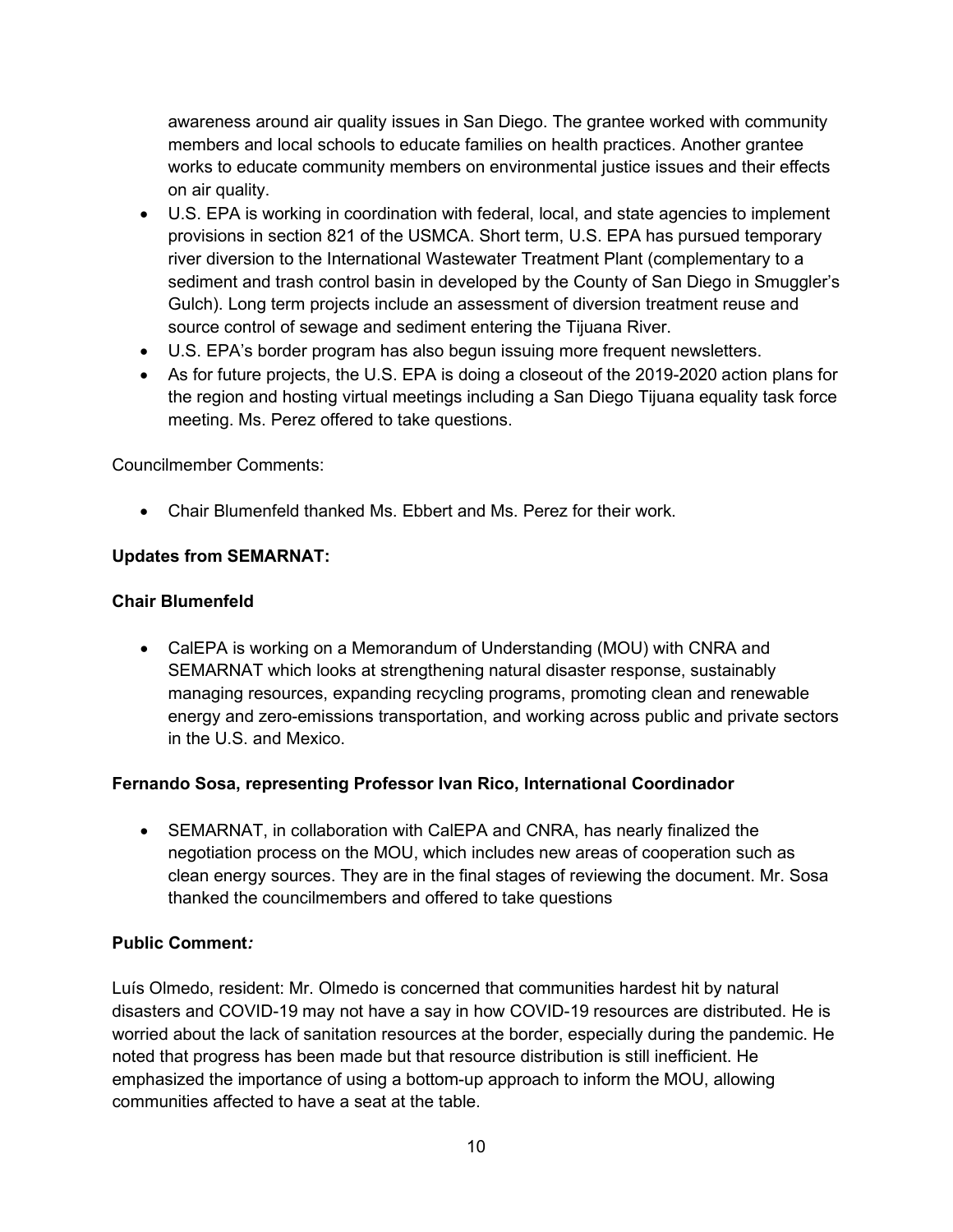• Council Response: Chair Blumenfeld thanked Mr. Olmedo and stated that he agrees that including stakeholders in the writing process for the MOU is important. He invited Mr. Olmedo to send a list of the specific issues he sees at the border.

Salvador López, Chief Environmental Officer with the North American Development Bank (NADB): Mr. López thanked the councilmembers and stated that the NADB is committed to engaging in border issues such as Tijuana River and New River transboundary flow issues. He would like to collaborate with CalEPA on air quality issues. NADB continues to implement the border infrastructure fund, which has recently funded improvements in the Colector Poniente. They also continue to support U.S. EPA and SEMARNAT on their border program. NADB recently published a report summarizing environmental services. The Border Environment Commission (BECC) has been merged under NADB, and its functionality and goals have stayed constant throughout the merger.

• Council Response: Chair Blumenfeld thanked Mr. López for his work and for the work of the NADB.

### **10 Minute Break**

### **7. Update on Impacts and Protections for Border Communities, including Binational Workers, during COVID-19 at the Border**

**Informational item:** The Council shared updates on supporting safe workplaces at the border, including workplaces for food and agricultural workers.

### **Josh Eddy, Executive Director CDFA**

Executive Director Josh Eddy thanked local partners, especially essential workers in the Central Valley. CDFA's three areas of focus are executing the Housing for the Harvest program, delivering PPE and providing testing, and executing the Farm to Family program:

- Executing the Housing for the Harvest program
	- o The program, announced by Governor Newsom, allows temporary housing for those exposed to COVID-19.
	- $\circ$  The program was helpful in providing security to farmworkers and allowing them to continue working during the pandemic.
	- $\circ$  Six counties are currently participating in the program
- Delivering PPE and providing testing to farmworker communities
	- o CDFA working with the County Farm Bureau, the Vegetable Growers' Association, the Mexican Consulate, and local health departments to provide mobile testing units in Imperial Valley.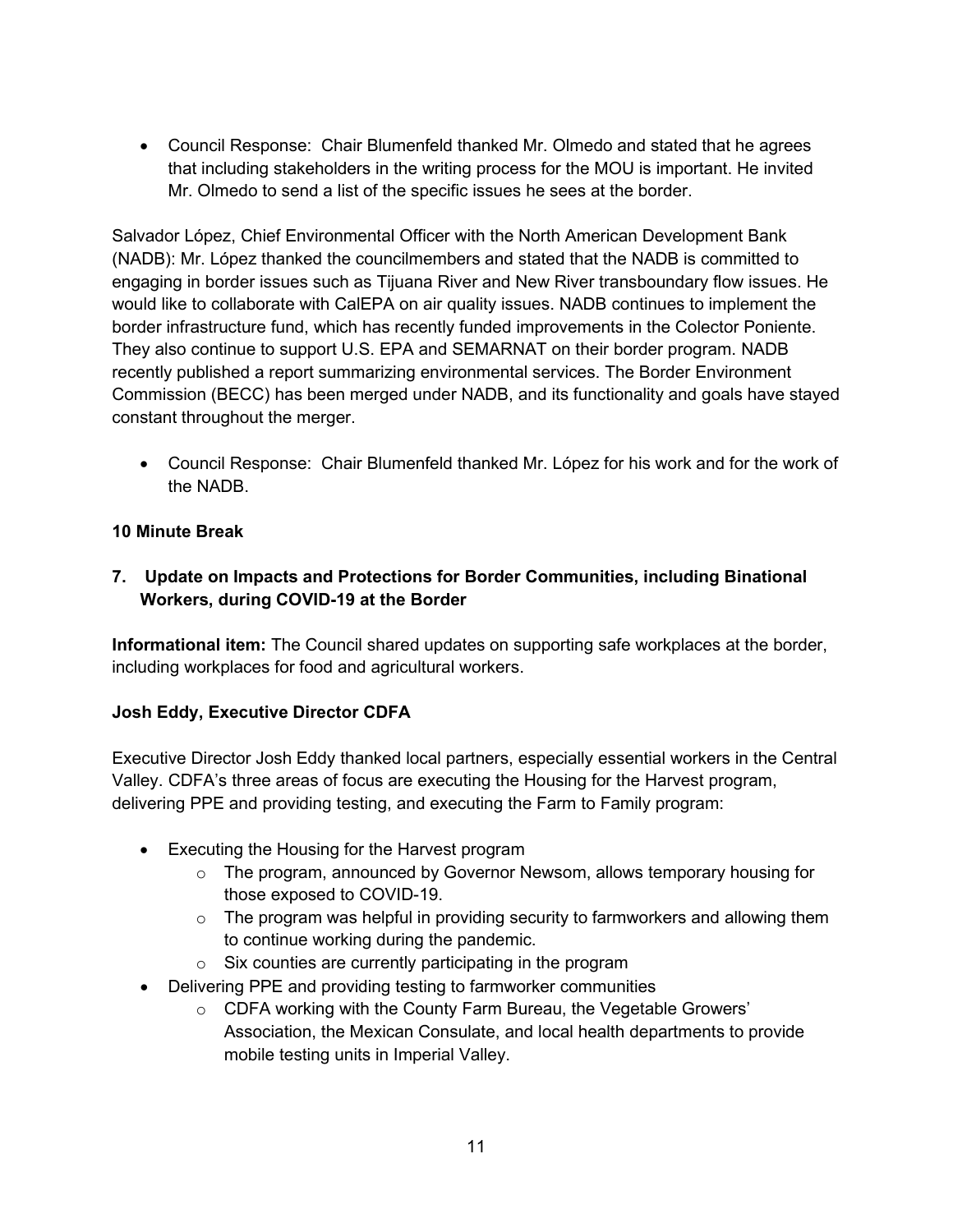- $\circ$  CDFA is working statewide and within Imperial Valley in collaboration with the California Department of Public Health (CDPH), local agricultural commissions, and other employers to distribute masks in Imperial Valley.
- Executing the Farm to Family program
	- o The program is part of the California Association of Food Banks, and it allows farms to donate fresh produce to be distributed in communities in Imperial Valley.

• Chair Blumenfeld thanked Executive Director Eddy for his work and the work of his agency.

### **Max Oltersdorf, Deputy Director, GO-Biz**

- The pandemic has caused shutdowns among small businesses, particularly those owned by Latinx immigrants. This poses an urgent threat to the California economy, so GO-Biz has introduced new small business tax relief, loans, and grants. The funds will be distributed to community development financial institutions to distribute relief through grants to underserved small businesses
- GO-Biz recently launched the California Rebuilding Fund, which provides low-interest loans to small businesses, especially those in historically underserved communities.
- The Office of the Small Business advocate at GO-Biz has organized PPE distribution to small businesses.
- GO-Biz has hired regional small businesses specialists in their offices throughout the state. The specialists help small businesses access federal and state relief.

Councilmember Comments*:*

• Chair Blumenfeld thanked Deputy Director Oltersdorf for his work.

The Council shared an overview of essential worker protections during COVID-19, and COVID-19 rates and protections:

#### **Silas Shawver, Labor and Workforce Development Agency (LWDA)**

- The LWDA is committed to promoting workplace health and safety; paid leave, workers' compensation, and disability insurance; and anti-retaliation protection.
	- $\circ$  LWDA monitors workplace policies on distancing between employees, face covering mandates, disinfecting, and procedures to address outbreaks and exposure
	- $\circ$  LWDA educates workers on supplemental pay programs that are accessible to workers who test positive for or are exposed to COVID-19. LWDA also educates workers about disability benefits available to workers who experience long-term health effects from COVID-19.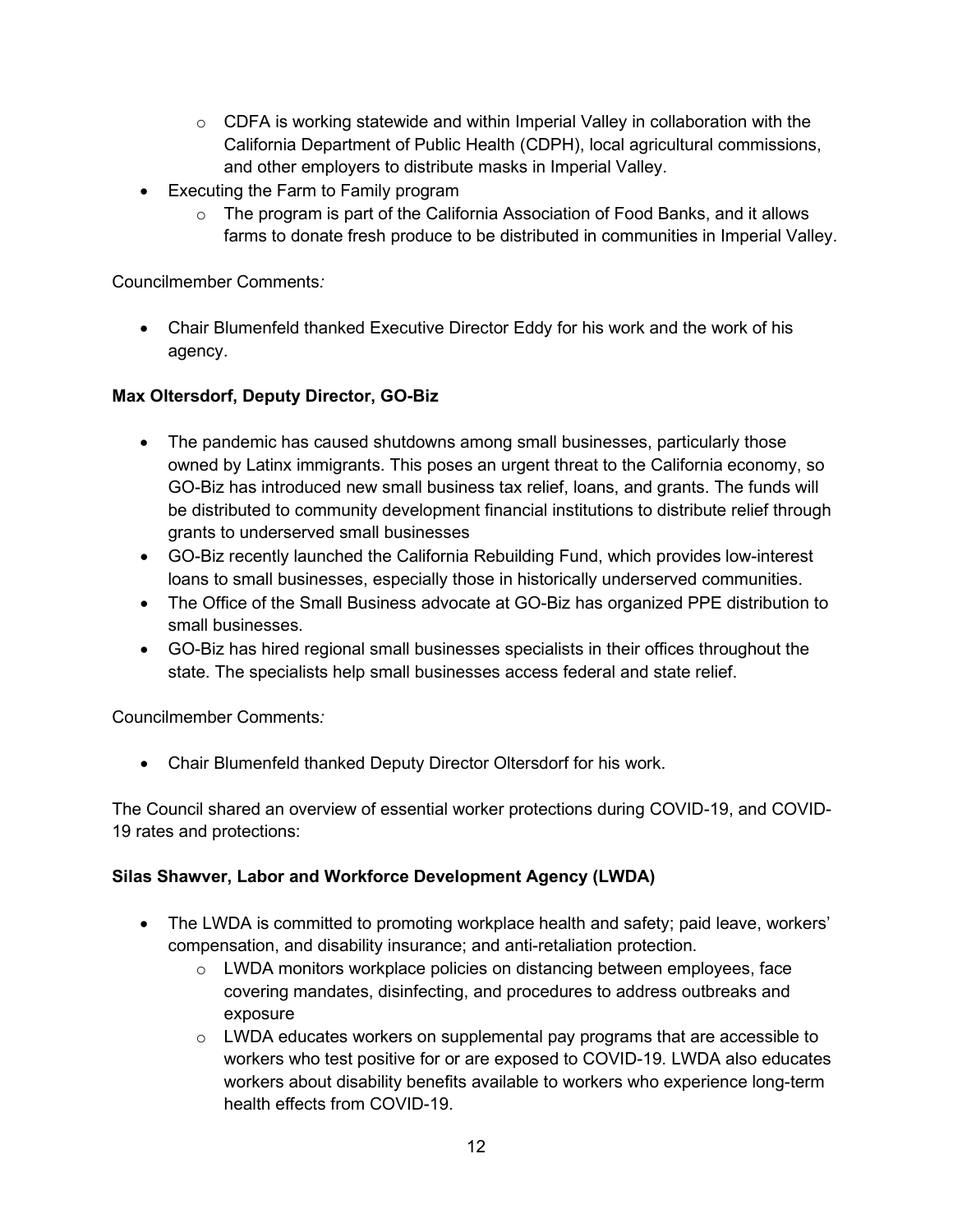- o LWDA has organized education around anti-retaliation protection and encourages dialogue in the workplace around workplace safety policies.
- LWDA distributes informational materials and performs outreach to communities to promote these goals. LWDA is also working to partner with other groups to support its efforts.

### **Esmerelda Iniguez-Stevens, CDPH**

- CDPH's Office of Binational Border Health acts as a communication liaison with Baja California to communicate about disease-related issues. This role is essential as the border region is one of the most impacted by COVID-19.
- The U.S.-Mexico binational technical workgroup is a group of epidemiologists and public health officials from state and federal agencies. The group put together a protocol three or four years ago for U.S.-Mexico binational communication and coordination which outlines how the two countries would share epidemiological information.
- Through its system, the California Reportable Disease Information Exchange (Cal-REDIE), CDPH shares information about cases of any diseases linked to Mexico with Mexican partners. Mexican partners share the same information with CDPH. This system has been especially crucial during the COVID-19 pandemic.
- CDPH communicates with binational health plans, which are facilities in Mexico which are authorized to see patients from the U.S. The health plans report COVID-19 cases to CDPH, and CDPH communicates the information to the appropriate authorities.
- CDPH works with the Centers of Disease Control (CDC) U.S.-Mexico unit and the Mexican Consulate and with local partners in San Diego and Imperial counties to exchange information. All of these entities report COVID-19 cases to CDPH.
- CDPH participated in ComCal and found it to be valuable. CDPH looks forward to seeing the outcomes of the project
- CDPH's partners in San Diego, Imperial, and Tijuana have organized various educational campaigns around COVID-19. Some examples include:
	- o The San Diego Office of Border Health organizes biweekly binational public health calls with public health professionals from San Diego and Tijuana.
	- o The U.S.-Mexico Health Coalition organizes seminars on COVID-19 along the border.
	- o Imperial County has organized public health campaigns featuring videos of the Mayors of Mexicali and Imperial discussing the importance of working as a region to combat COVID-19.
- CDPH communicates almost daily with Baja California partners such as the State Epidemiology Office to share COVID-19 information.

Councilmember Comments*:*

• Chair Blumenfeld thanked Dr. Esmerelda Iniguez-Stevens for her work.

## **Helen Lopez, Assistant Director Cal OES**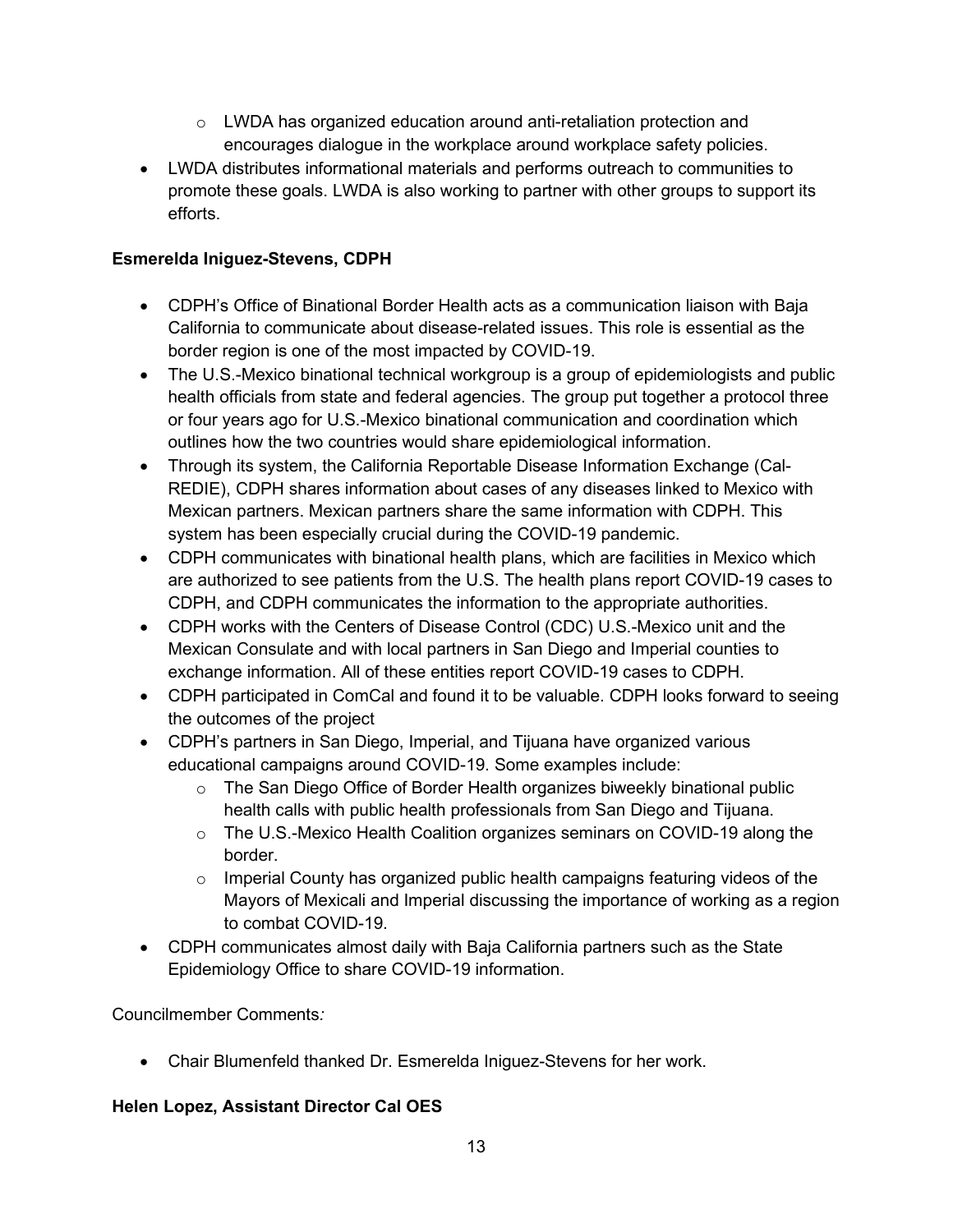- Cal OES has been collaborating with other state agencies, local partners, the private sector, community organizations, and the Mexican consulate to share information.
- Cal OES meets daily with state agencies and local partners to identify needs and priorities and organize targeted resource distribution. Out of these meetings Cal OES and partners have established regional task forces.
- The Imperial Valley Task Force provides resources, technical expertise, and shares COVID-19 statistics on both sides of the border. Cal OES also distributes resources such as PPE.
- Cal OES provided 2.4 million PPE to San Diego County in September. San Diego County donated it to the San Diego Mexican Consulate for distribution to healthcare workers in Tijuana. Cal OES distributed 1.5 million masks via Imperial County to the city of Mexicali for use in their healthcare and transit systems.
- A private sector partner secured a donation of 1.4 million face shields for use in Mexicali and Tijuana.
- Cal OES is in constant communication with Mexican consulates and community based organizations to share information and provide resources for distribution to vulnerable populations in their communities. They have joined Mexican consulates on Facebook Live sessions to discuss COVID-19 precautions.
- Cal OES provided 13,000 disaster readiness guides to farmworker communities and provided disaster preparedness audio messaging in indigenous languages.
- Held four virtual engagement meetings with over 150 community organizations representing Imperial and San Diego counties.
- Cal OES participates on biweekly calls with the binational workgroup, which includes government officials from San Diego and Baja California Norte.

• Chair Blumenfeld thanked Assistant Director Lopez for Cal OES's collaborative work and to build systems to allow for a complete and focused response to COVID-19.

## **8. California-Mexico Border Relations Council Draft Annual Report**

**Action item:** Deputy Secretary Yana Garcia explained that the council would vote on approval of the 2019 annual report. If approved, the report would be submitted to the legislature. The report contains councilmember updates, many of which were described in this meeting. **Action taken:** Secretary Karen Ross moved to approve the annual report and send it posthaste to the legislature. Deputy Director Max Oltersdorf seconded the motion. All members in attendance were in favor with no nays and no abstentions. The motion therefore unanimously passed, and the report was approved.

### **9. Vote to Approve Draft Minutes**